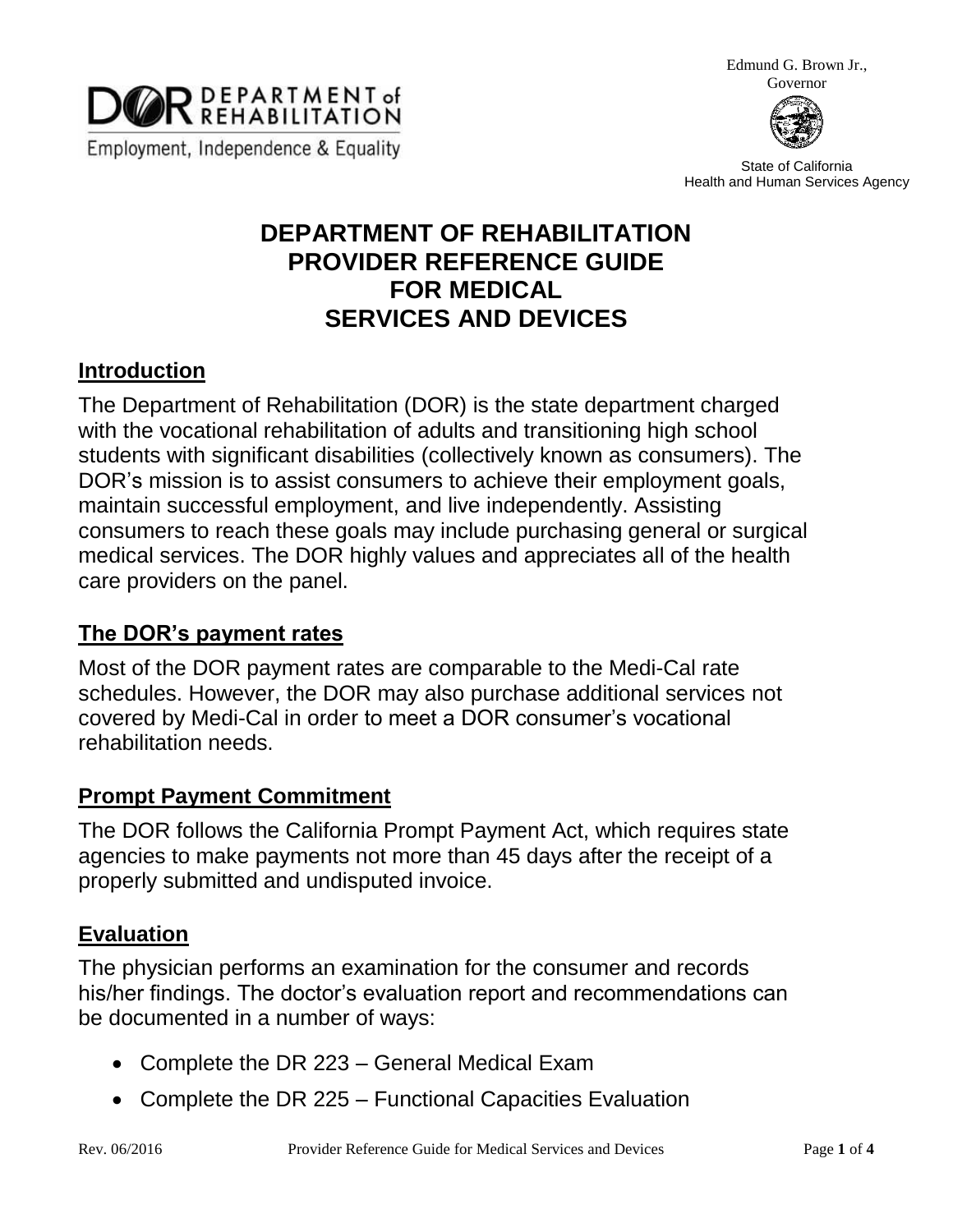- Complete the DR 237 Physician's Prescription for Medical Device/Service
- Write a report / narrative documenting the examination

After the examination, the provider submits the completed documents / report along with an invoice to DOR within 10 days from the date the evaluation was completed. The invoice could be the signed Authorization and Invoice for Medical Services (DR 297C) or the standard CMS 1500 form.

## **Authorization**

If medical treatment or devices (e.g., wheelchair, prosthetics) related to the vocational goal are necessary, the DOR will review and determine the appropriateness of services in alignment with the consumer's employment goal and plan. If the DOR decides to proceed with purchasing medical treatment or devices for the consumer, the DOR will send the provider an Authorization and Invoice for Medical Services (DR 297C) or Purchasing Authority Purchase Order (DR 297D) for devices, itemizing each procedure code.

No services may be provided or paid for without a DOR authorization document. Only those services authorized, in advance, on the Authorization and Invoice for Medical Services (DR 297C) or Purchasing Authority Purchase Order (DR 297D) will be honored at the time of invoice.

## **Medical Services and Devices**

After evaluation, medical services may include radiology, immunizations, vaccines, drug tests, pathology/laboratory, rehabilitation therapy, surgeries, and other services performed by a licensed medical professional. Devices may include wheelchairs, prosthetics, or other durable medical equipment.

## **Billing the DOR for Medical Evaluations, Services, and Devices**

It is a state policy that if the consumer/patient has Medi-Cal or other private insurance, the provider will invoice these benefits first. Whatever is not covered by the comparable benefits can then be invoiced to DOR. Each provider must attach the evidence of benefit (EOB) or denial. Medicare or Medi-Cal non-covered services do not require EOB or denial documentation. See step-by-step table for specific invoicing instructions.

When billing the DOR for evaluations, include the documents listed above in the Evaluation section of this document. Also, note the following: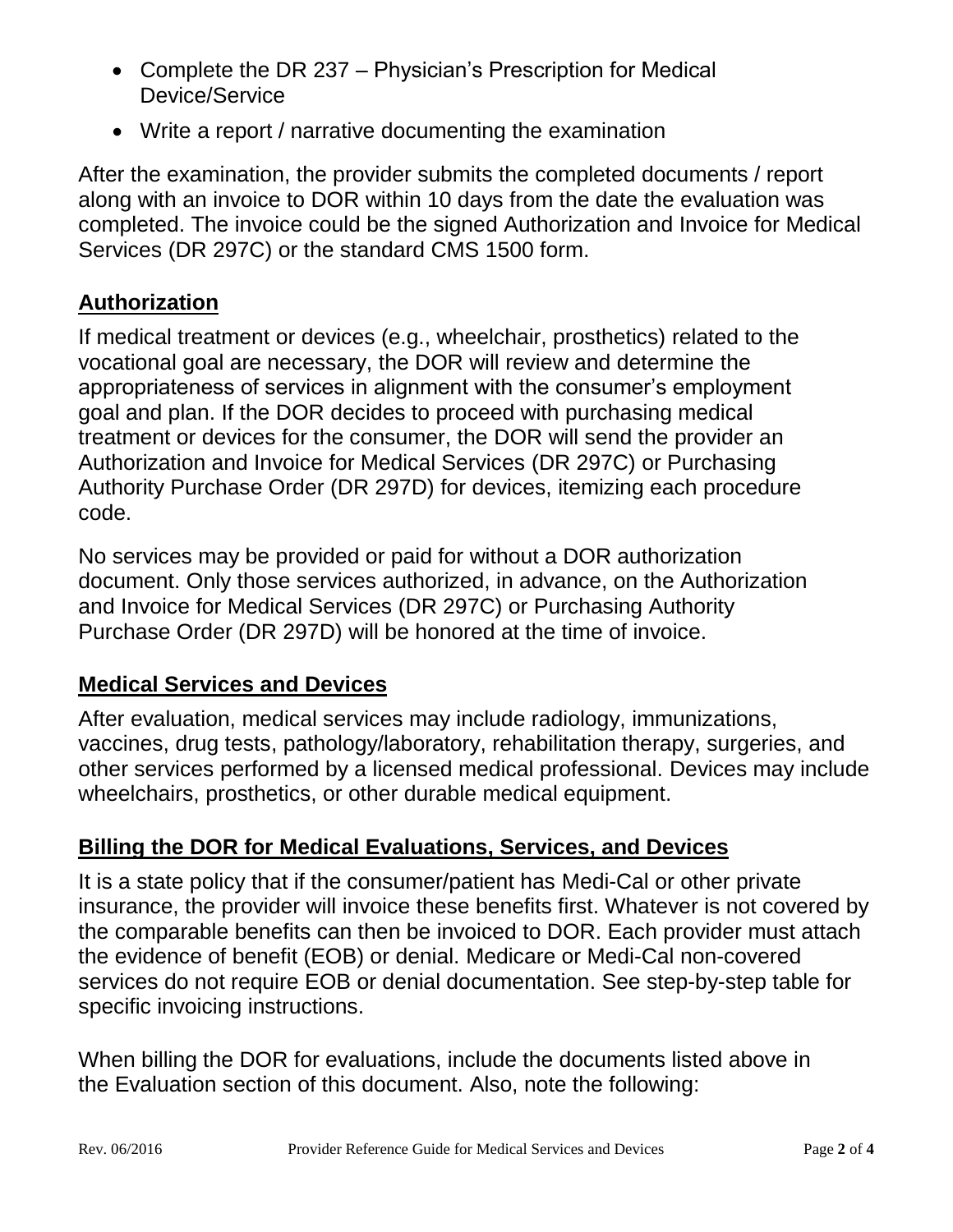- The DOR is required to verify with the consumer that services were received prior to paying the invoice.
- Providers are paid at the rates listed in this document in the section entitled "The DOR's Payment Rates."
- Attach any comparable benefits documentation when billing the DOR.

DOR invoicing guidelines can be found online at this website: [http://dor.ca.gov/Public/Invoicing-Guidelines-for-Vendors.html.](http://dor.ca.gov/Public/Invoicing-Guidelines-for-Vendors.html) Along with general information for all vendors, the website includes a link to more specific information for health care providers.

## **Step-by-Step In-Depth Guide**

This section provides a description of each step in the general medical services process. See the sections above for more detailed information on policies, processes, and documentation.

| <b>Step</b> | <b>Purchase</b><br><b>Phase</b> | <b>Action</b>                                                                                                                                                                                                                                                                                                               | <b>Standard</b><br><b>Actor</b> |
|-------------|---------------------------------|-----------------------------------------------------------------------------------------------------------------------------------------------------------------------------------------------------------------------------------------------------------------------------------------------------------------------------|---------------------------------|
| 1           | Authorization                   | Issue authorization for medical examination.                                                                                                                                                                                                                                                                                | <b>DOR</b><br><b>Office</b>     |
|             |                                 | Attach the appropriate form if needed (e.g., DR 223<br>- General Medical Exam, DR 225 - Functional<br>Capacities Evaluation, DR 237 - Physician's<br>Prescription for Medical Device/Service) or the<br>physician can write a report / narrative.                                                                           |                                 |
|             |                                 | Commonly used exam procedure codes:                                                                                                                                                                                                                                                                                         |                                 |
|             |                                 | • 99499 basic evaluation with suffixes for family<br>medicine, internal medicine, physical<br>medicine, single specialty, or wheelchair<br>evaluation. This code series includes: medical<br>history, exam, diagnosis, assessment of<br>capabilities/ stability/ impairment, report.                                        |                                 |
|             |                                 | 99456 comprehensive evaluation with suffixes<br>for single specialty, dual specialty, internal<br>medicine, neurology, neurosurgery,<br>orthopedic, and physical medicine. This code<br>series includes: medical history, exam,<br>diagnosis, assessment of capabilities/<br>stability/ impairment, treatment plan, report. |                                 |